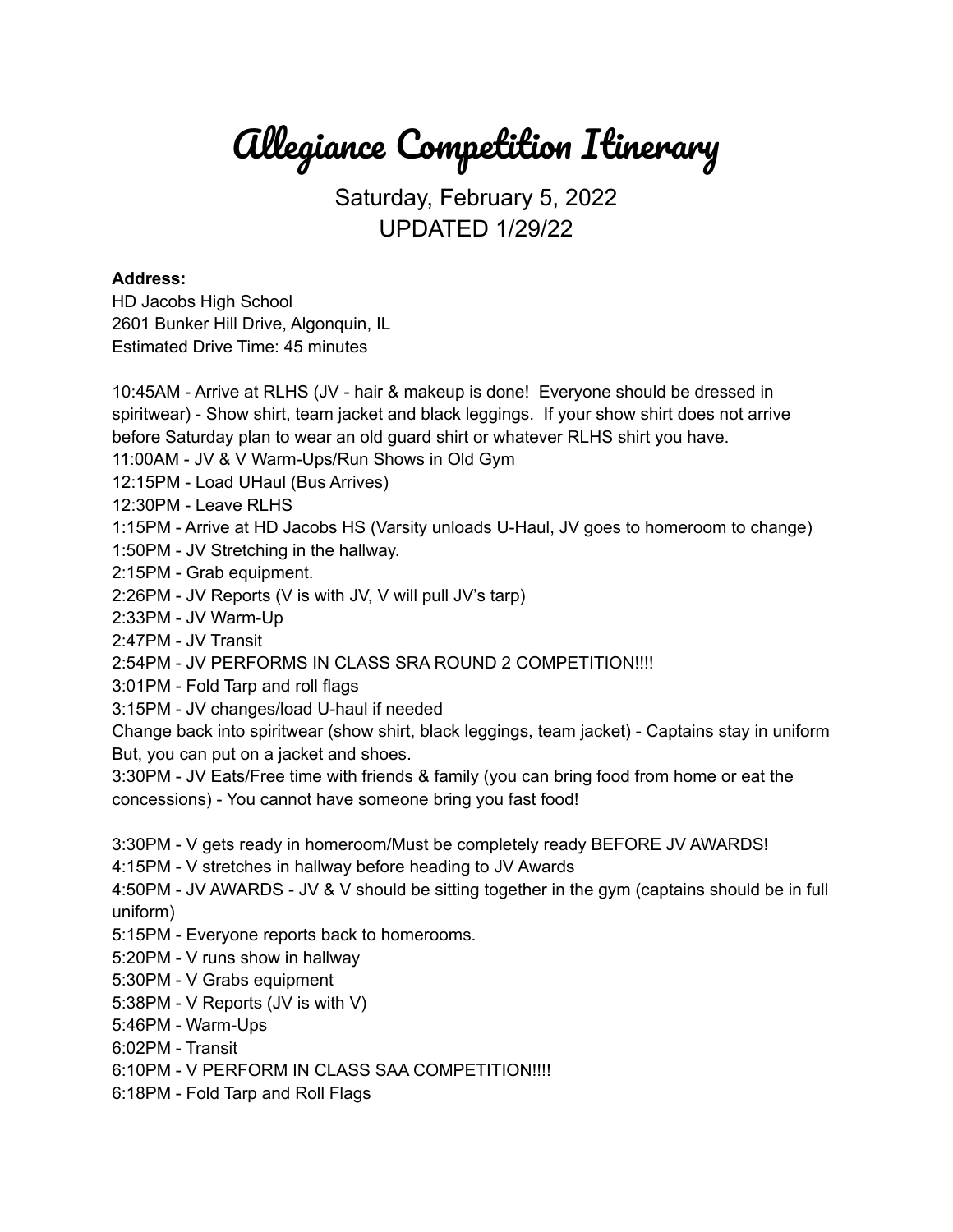6:25PM - JV Loads UHaul (V heads to homeroom and changes into spiritwear)

6:52PM - Everyone is back into the gym to watch groups perform. 8:13PM - WATCH CARL PERFORM WITH ALLEGIANCE!!!! 8:45PM - V AWARDS! 9:00PM - Load bus for home 9:45PM - Unload U-haul 10:00PM - Dismissed

## **Competition Day Guidelines:**

\*Everyone MUST wear a mask 100% of the time unless you are eating in the designated cafeteria. Parents and friends who come to watch your performance must follow all COVID Guidelines set up by the host school and the MWCGC. If anyone refuses to follow the guidelines they will be asked to leave the property.

\*The competition schedule could change at any time due to COVID related issues. Please be flexible!

\*All students must ride the bus to and from the competitions. If you need to ride with a parent you must receive permission from Mrs. D BEFORE the day of the competition. There is a form you must fill out. Friends, family and boy friends/girl friends are not allowed to ride the bus.

\*Parents, friends or boyfriends/girl friends are NOT allowed in the homeroom areas. They must stay in the public areas of the competition. Friends, Family & Significant others are invited to come watch our shows and cheer you on! But, competition days are meant to be spent with your team. It's fine to talk with them AFTER your performance. But, your free time should be spent with team mates, not your significant other.

\*Students may bring food from home or purchase concessions. You cannot bring fast food into the competition.

\*Team members must stay at the event the entire time. If you have a school/family conflict you must receive special permission to leave early from Mrs. D. ahead of time. There is a form you must fill out.

\*Variety Show - If you are involved in the Variety Show you may leave early with a parent! Please talk with Mrs. Dormody for the proper form.

\*Admission Fees:

\$12.00 Adults. \$7.00 Students (HS/College w/ID) & Seniors 65 & over. Free for Children 5 & under.